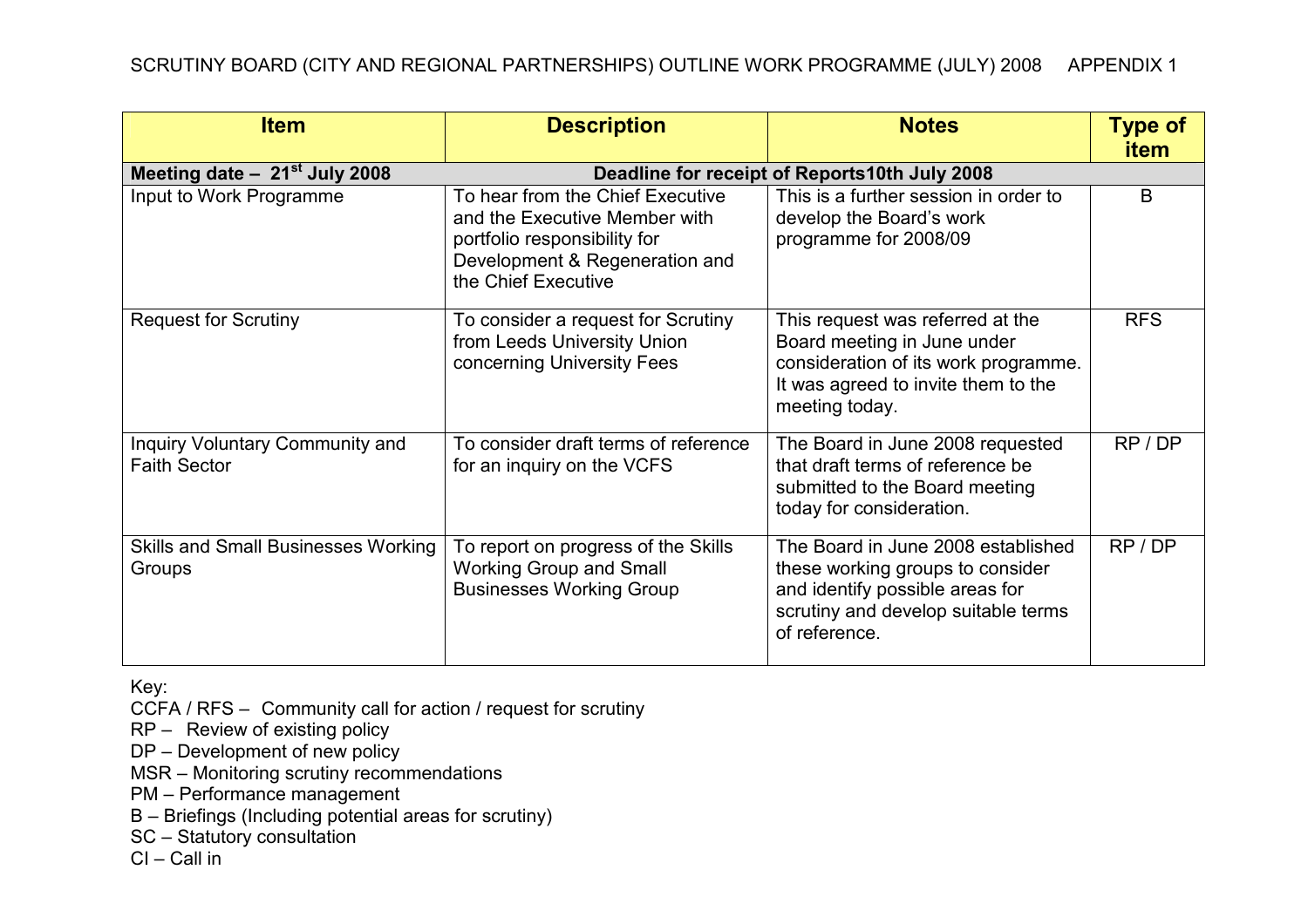| <b>Item</b>                                    | <b>Description</b>                                                                       | <b>Notes</b>                         | <b>Type of</b> |  |  |
|------------------------------------------------|------------------------------------------------------------------------------------------|--------------------------------------|----------------|--|--|
|                                                |                                                                                          |                                      | <b>item</b>    |  |  |
| Meeting date - 25 <sup>th</sup> September 2008 | Deadline for receipt of Reports 16th September 2008                                      |                                      |                |  |  |
| <b>Session 1 Voluntary Community</b>           | To consider a report                                                                     | The Board included this in its work  | RP / DP        |  |  |
| <b>Faith Sector</b>                            |                                                                                          | programme at the June meeting        |                |  |  |
| Meeting date $-23rd$ October 2008              | Deadline for receipt of Reports 14 <sup>th</sup> October 2008                            |                                      |                |  |  |
|                                                |                                                                                          |                                      |                |  |  |
| Meeting date $-20^{th}$ November 2008          | Deadline for receipt of Reports 11th November 2008                                       |                                      |                |  |  |
| Invitation to the Chief Executive and          | To hear from the Chief Executive on                                                      | The Board in June 2008 took the      | <b>PM</b>      |  |  |
| Chair of the Leeds Initiative                  | work being undertaken to Narrow the                                                      | view that it would be appropriate to |                |  |  |
| Narrowing the Gap Executive                    | Gap through our partner                                                                  | monitor progress through the         |                |  |  |
|                                                | organisations                                                                            | submission of a quarterly or half    |                |  |  |
|                                                |                                                                                          | yearly report to this Board and from |                |  |  |
|                                                |                                                                                          | our partners their concerns &        |                |  |  |
|                                                |                                                                                          | successes                            |                |  |  |
| Meeting date $-17th$ December 2008             | Deadline for receipt of Reports 8th December 2008                                        |                                      |                |  |  |
| <b>Tracking Recommendations</b>                | To consider a report on progress in                                                      |                                      | <b>MSR</b>     |  |  |
|                                                | implementing the Board's                                                                 |                                      |                |  |  |
|                                                | recommendations to date.                                                                 |                                      |                |  |  |
|                                                | Meeting date $-15^{th}$ January 2009<br>Deadline for receipt of Reports 6th January 2009 |                                      |                |  |  |
| Annual Report on Performance                   | To receive an Annual Report on                                                           | At the Board meeting in June 2008    | <b>MSR</b>     |  |  |
| against the Leeds Strategic Plan               | Performance against the Leeds                                                            | officers recommended that this       |                |  |  |
|                                                | <b>Strategic Plan</b>                                                                    | Board was appropriately placed to    |                |  |  |
|                                                |                                                                                          | take an overview of this document    |                |  |  |
|                                                |                                                                                          |                                      |                |  |  |

Key:

CCFA / RFS – Community call for action / request for scrutiny

RP – Review of existing policy

DP – Development of new policy

MSR – Monitoring scrutiny recommendations

PM – Performance management

B – Briefings (Including potential areas for scrutiny)

SC – Statutory consultation

CI – Call in